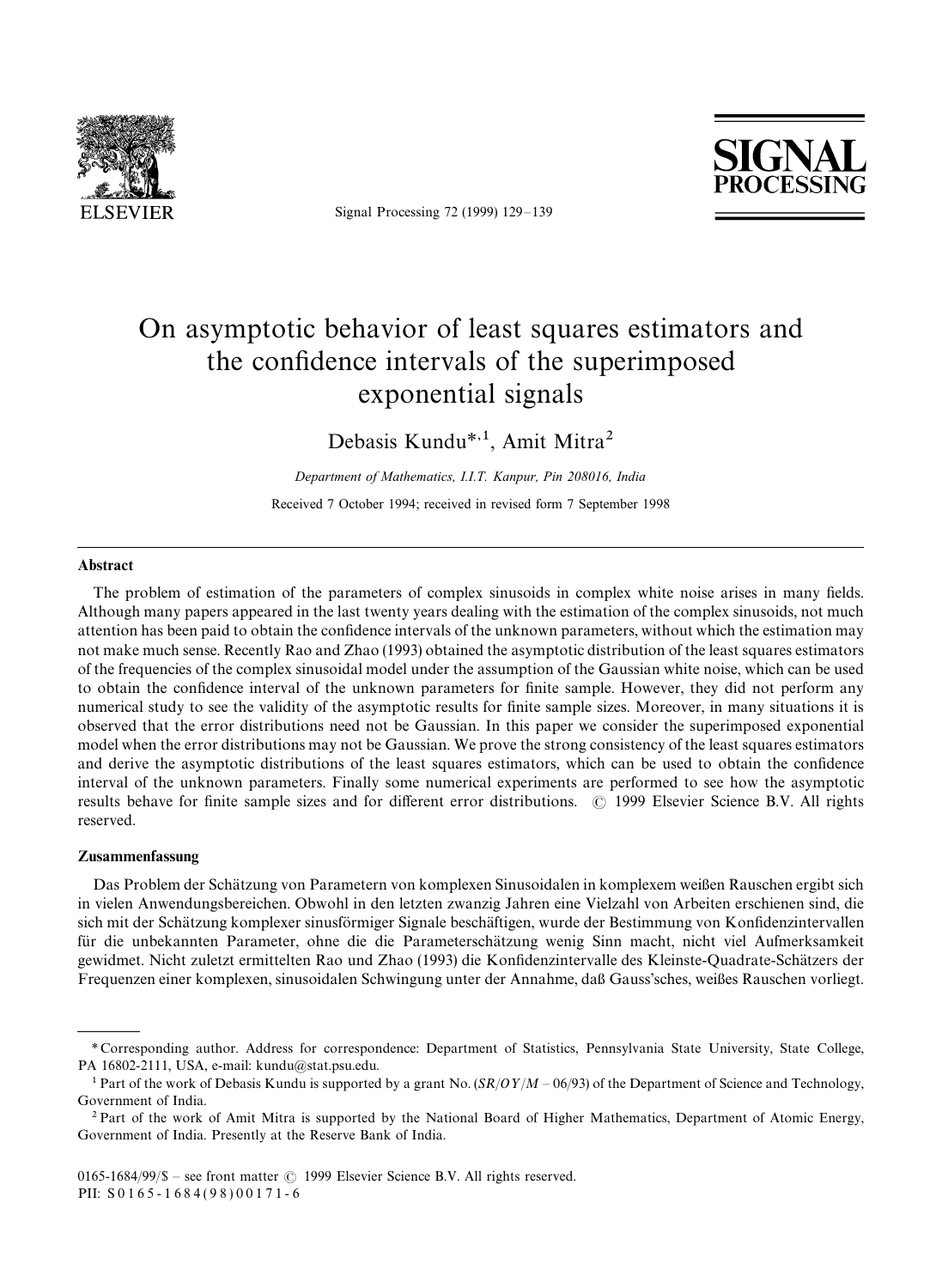Dies kann zur Bestimmung der Konfindenzintervalle für die unbekannten Parameter bei einer begrenzte Anzahl Abtastwerte herangezogen werden. Leider wurden an dieser Stelle keine numerischen Untersuchungen der Gültigkeit des asymptotischen Ergebnisses für eine begrenzte Anzahl von Abtastwerten durchgeführt. Mehr noch, in vielen Situationen läßt sich beobachten, daß die Störungen nicht Gauß-verteilt sein müssen. In dieser Arbeit betrachten wir das u¨ berlagerte Exponentialmodell, wenn die Fehler nicht Gau{-verteilt sind. Wir beweisen die strenge Konsistenz des Kleinste-Quadrate-Schätzers und leiten die asymptotische Verteilung für diesen Schätzer ab. Die asymptotische Verteilung kann dann zur Bestimmung der Konfidenzintervalle für die unbekannten Parameter herangezogen werden. Abschließend werden numerische Experimente durchgeführt, um zu sehen, wie sich die asymptotischen Resultate bei begrenzter Anzahl von Abstastwerten und für unterschiedliehe Fehlerwahrscheinlichkeiten auswirkt. © 1999 Elsevier Science B.V. All rights reserved.

#### **Résumé**

Le problème de l'estimation des paramètres de sinusoï des complexes dans du bruit blanc complexe apparaît dans de nombreux domaines. Malgré la parution durant les vingt dernières années de nombreux articles traitant de l'estimation de sinusoïdes complexes, peu d'attention a été portée à l'obtention d'intervalles de confiance pour les paramètres estimés, sans lesquels l'estimation peut ne pas avoir beaucoup de sens. Récemment, Rao et Zhao (1993) ont obtenu une distribution asymptotique des estimateurs des moindres carrés des fréquences d'un modèle de sinusoïdes complexes sous l'hypothèse d'un bruit blanc gaussien, qui peut être utilisée pour obtenir l'intervalle de confiance des paramètres inconnus pour un échantillon fini. Cependant, ils n'ont fait aucune étude numérique pour voir la validité des résultats asymptotiques pour des tailles d'échantillons finis. De plus, dans beaucoup de situations, on peut observer que la distribution de l'erreur n'est pas gaussienne. Dans cet article, nous considerérons le modèle exponentiel superposé lorsque la distribution de l'erreur peut ne pas être gaussienne. Nous prouvons la forte consistance de l'estimateur des moindres carrés et dérivons la distribution asymptotique des estimateurs des moindres carrés, qui peut être utilisée pour obtenir l'intervalle de confiance des paramètres inconnus. Finalement, des essais numériques sont réalisés pour voir comment les résultats numériques se comportent pour des tailles d'échantillons finis et pour différentes distributions d'erreur.  $\odot$  1999 Elsevier Science B.V. All rights reserved.

*Keywords:* Asymptotic covariance matrix; Cramer*—*Rao bound; Complex normal distributions; Exponential signals; Least squares estimators; Maximum likelihood estimators

## 1. Introduction

We consider the following model of multiple superimposed exponential signals in noise:

$$
Y_t = \sum_{j=1}^{M} \alpha_j^0 \exp(it\beta_j^0) + \varepsilon_t,
$$
\n(1)

where  $i = \sqrt{-1}$ ,  $\beta_j^0 \in [0, 2\pi]$  is the radian frequency,  $\alpha_j^0$  is its complex amplitude and  $\{\varepsilon_t\}$  is a sequence of i.i.d. complex random variables with mean zero and finite variance. It is assumed that both the real and imaginary parts of  $\varepsilon_t$  have mean zero and finite variance  $\sigma^2/2 < \infty$  and they are independent. In general  $\beta^0 = (\beta_1^0, ..., \beta_M^0)$ ,  $\alpha^0 =$  $(\alpha_1^0, \dots, \alpha_M^0)$  and  $\sigma^2$  are unknown.  $\beta_1^0, \dots, \beta_M^0$  are different and it is desired to estimate these unknown parameters. Here we assume that '*M*' is known.

This is an important problem in signal processing. For example in electromagnetic pulse (EMP) situations [12,13], the EMP pickup can be characterized by a sum of complex exponentials whose parameters are to be determined. The parameters are a means of coding the various pulse wave forms, and the signal approximation thus obtained can be readily employed to analyze responses in various subsystems under EMP environment. In system identification problems, the characterization of the impulse responses of a linear system by a sum of complex exponentials and then identifying or approximating the complex amplitudes and natural frequencies with high degree of accuracy has its special importance in a wide variety of applications.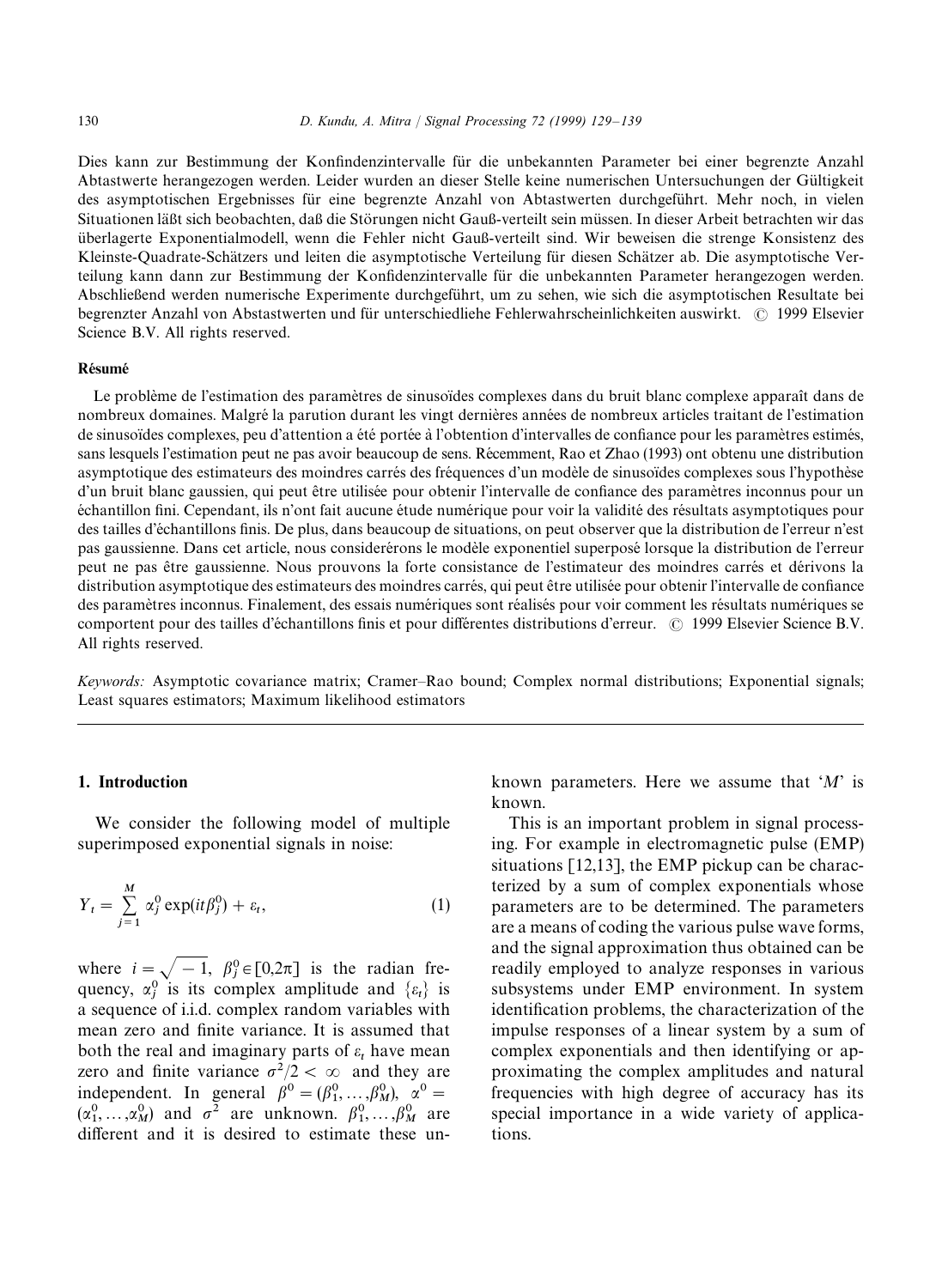Quite a number of papers appeared in the last twenty years (see for example  $[1,4,7,10,14]$ ) dealing with this model, but nowhere, at least not known to the authors, the theoretical properties of the least squares estimators (LSEs) of the model (11) has been obtained under this general setup.

Observe that under the normality assumption on  $\{\varepsilon_t\}$ , the maximum likelihood estimators (MLEs) of  $\alpha^0$  and  $\beta^0$  are the same as the non-linear LSEs. Theoretically it is interesting to give a close study of the statistical properties of the LSEs. It is important to note that the model does not satisfy [8] the standard sufficient conditions of [3], [16] or [5], therefore although the least squares method usually gives the statistical procedure with satisfactory performance, the complexity of the model makes it unclear how good the LSEs are under the present situation. Bai et al. [2] first proved the strong consistency of the LSEs under the normality assumption of the error random variables. Rao and Zhao [11] obtained the asymptotic distribution of the LSE's under the same set of assumptions, which can be used to compute the confidence interval of the unknown parameters for finite samples. However they did not perform any numerical study to see how the asymptotic results behave for finite sample size. In the present paper the result of  $\lceil 11 \rceil$ have been generalized for more general class of distributions. It was observed [11] that the asymptotic covariance matrix of the LSEs of the regression parameters attains the Cramer*—*Rao lower bound under the assumption of normality on the error random variables. We observe that the same result is true even for a more general class of distributions, which can be used to obtain the confidence intervals of the unknown parameters when the errors are not necessarily Gaussian. Our approach is different from their approach. Interestingly we observe that arranging the parameters properly results a very convenient representaion of the asymptotic covariance matrix and some of the properties of the LSEs become more transparent in this representation. We perform some numerical experiments to see how the asymptotic results behave for different sample sizes and for different error distributions. It is observed that even for moderate sample sizes the asymptotic results work quite satisfactorily.

# 2. Consistency and asymptotic normality of the LSE

## *2.1. Consistency of the LSE*

In this subsection we prove the consistency of the LSEs of the unknown parameters. We denote the real and imaginary part of  $\alpha_j$  as  $\alpha_{jr}$  and  $\alpha_{jc}$ , respectively,  $\theta_j = (\alpha_{j}, \alpha_{j}, \beta_j)$  for  $j = 1, ..., M$ ,  $\theta = (\theta_1, \dots, \theta_M)$ . We denote the real and the imagi $v = (v_1, \dots, v_M)$ . We denote the real and the finagrian<br>nary part of  $\varepsilon_t$  as  $\varepsilon_{tr}$  and  $\varepsilon_{tc}$ , respectively. Similarly  $\theta_j^0$ ,  $\alpha_{j\tau}^0$ ,  $\alpha_{j\sigma}^0$ ,  $\beta_j^0$  for  $j = 1, ..., M$  and  $\theta^0$  are also de fined. Now the LSEs can be obtained by minimizing

$$
Q(\theta) = \sum_{t=1}^{n} \left| Y_t - \sum_{j=1}^{M} \alpha_j \exp(it\beta_j) \right|^2
$$
 (2)

with respect to  $\theta$ . Let  $\hat{\theta} = (\hat{\theta}_1, \dots, \hat{\theta}_M)$  be the LSEs of  $\theta^0$ . Consider the set

$$
S_{\delta} = \{ \theta : |\beta - \beta^0| \ge \delta \text{ or } |\alpha - \alpha^0| \ge \delta, \beta \in [0, 2\pi) \}
$$

with  $\alpha = \text{Re}(\alpha) + i\text{Im}(\alpha)$  for any  $\delta > 0$ .

Observe that, to prove  $\hat{\theta}$  is a strongly consistent estimator of  $\theta^0$ , it is enough to prove that

$$
\underline{\lim_{s_\delta}} \inf_{n} \frac{1}{2} \{ Q(\theta) - Q(\theta^0) \} > 0 \quad \text{a.s.}
$$
 (3)

for all  $\delta > 0$  [16] (Lemma 1), here a.s. means almost surely. Now observe that

$$
\frac{1}{n}\lbrace Q(\theta) - Q(\theta^0) \rbrace = f(\theta, \theta_0) + g(\theta, \theta_0),
$$

where

$$
f(\theta,\theta_0) = \frac{1}{n} \sum_{t=1}^n \left[ \left\{ \sum_{j=1}^M (\alpha_{jt}^0 \cos(\beta_j^0 t) - \alpha_{jr} \cos(\beta_j t)) - \alpha_{jc}^0 \sin(\beta_j^0 t) + \alpha_{jc} \sin(\beta_j t) \right\}^2 + \left\{ \sum_{j=1}^M (\alpha_{jc}^0 \cos(\beta_j^0 t) - \alpha_{jc} \cos(\beta_j t)) + \alpha_{jr}^0 \sin(\beta_j^0 t) - \alpha_{jr} \sin(\beta_j t) \right\}^2 \right]
$$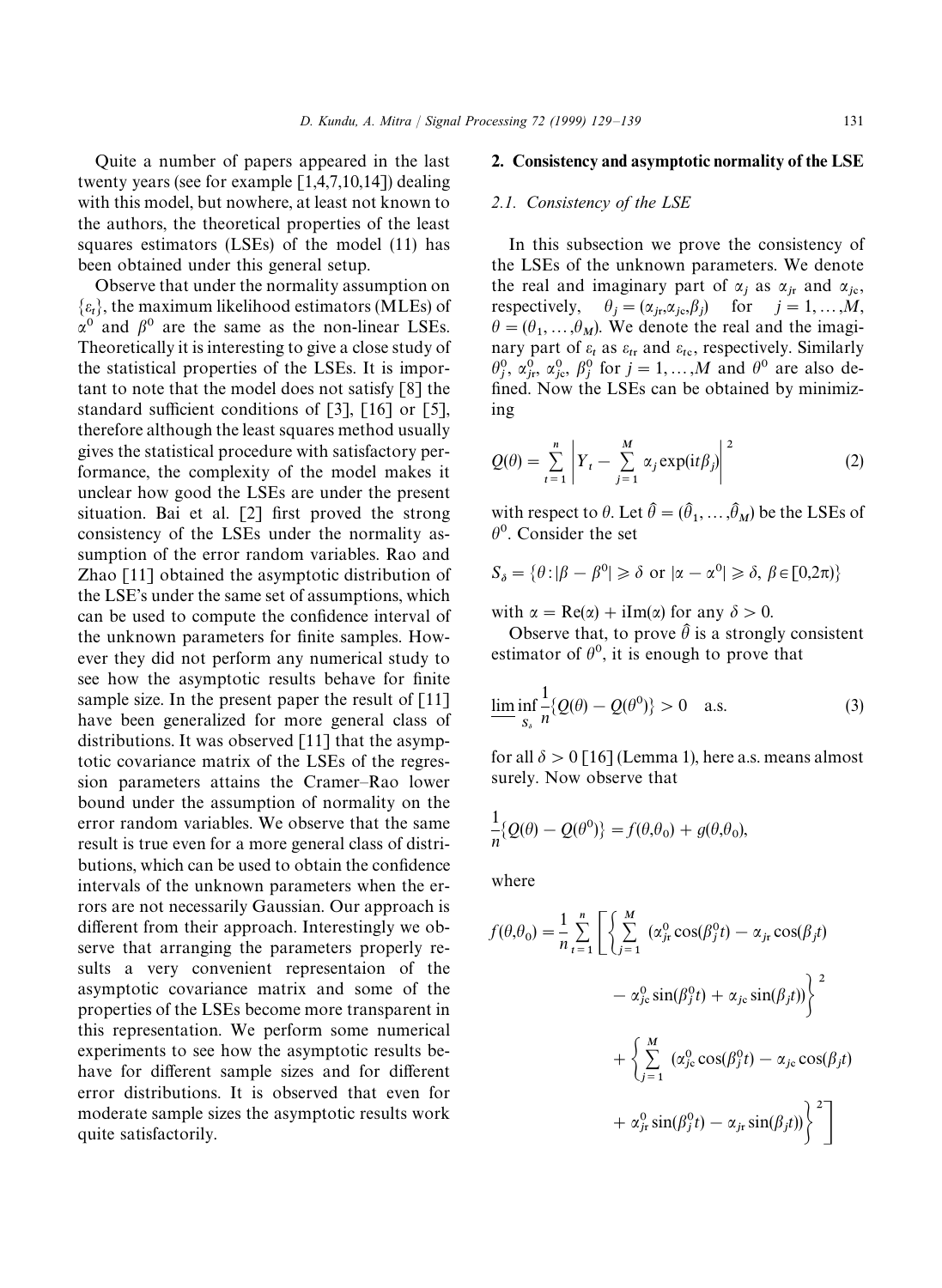and

$$
g(\theta, \theta_0) = \frac{2}{n} \sum_{t=1}^{n} \left[ \varepsilon_{tr} \left\{ \sum_{j=1}^{M} \left( \alpha_{jt}^0 \cos(\beta_j^0 t) - \alpha_{jt} \cos(\beta_j t) \right) - \alpha_{jc}^0 \sin(\beta_j^0 t) + \alpha_{jc} \sin(\beta_j t) \right\} \right]
$$
  
+  $\varepsilon_{tc} \left\{ \sum_{j=1}^{M} \left( \alpha_{jc}^0 \cos(\beta_j^0 t) - \alpha_{jc} \cos(\beta_j t) \right) + \alpha_{jr}^0 \sin(\beta_j^0 t) - \alpha_{jr} \sin(\beta_j t) \right\} \right]$ .

We show that

$$
\liminf_{S_s} f(\theta, \theta_0) > 0 \quad \text{a.s.} \tag{4}
$$

and

$$
\lim_{n \to \infty} \sup_{S_{\delta}} g(\theta, \theta_0) = 0 \quad \text{a.s.}
$$
 (5)

which shows Eq. (3). Now observe that Eq. (4) can be shown similarly as [6] and to prove Eq. (5) we need the following lemma. Note that the lemma is stronger than some of the already existing similar type of results in the literature see for example  $[6,11,15]$ .

**Lemma 1.** Let  $X_1, X_2, \ldots$  be a sequence of i.i.d ran*dom variables with zero mean and*  $E|X_1|^2 = \sigma^2 < \infty$ , then

lim  $n \rightarrow \infty$  $\sup_{0 \le \gamma \le 2\pi} \frac{1}{n}$ *n*  $\sum_{n=1}^{\infty}$  $t=1$  $X_t \cos(t\gamma) \rightarrow 0$  a.s.  $\overline{\phantom{0}}$ 

**Proof.** Let  $Z_t = X_t I_{\{|X_t| \le \sqrt{t}\}}$  then  $P\{Z_t \neq X_t \text{i.o.}\} = \Omega$ 0. Thus,

$$
\sup_{\gamma} \frac{1}{n} \sum_{t=1}^{n} X_t \cos(t\gamma) \to 0 \quad \text{a.s.}
$$

$$
\equiv \sup_{\gamma} \frac{1}{n} \sum_{t=1}^{n} Z_t \cos(t\gamma) \to 0 \quad \text{a.s.}
$$

Let  $U_t = Z_t - EZ_t$ . Note that

$$
\sup_{\gamma} \left| \frac{1}{n} \sum_{t=1}^{n} E(Z_t \cos(t\gamma)) \right| \leq \frac{1}{n} \sum_{t=1}^{n} |EZ_t|
$$
  
= 
$$
\frac{1}{n} \sum_{t=1}^{n} \left| \int_{|x| \leq \sqrt{t}} x \, dF(x) \right| \to 0.
$$
 (6)

Thus we only need to show that

$$
\sup_{0 \le \gamma \le 2\pi} \left| \frac{1}{n} \sum_{t=1}^{n} U_t \cos(t\gamma) \right| \to 0 \quad \text{a.s.}
$$

for any fixed  $\gamma$  and  $\varepsilon > 0$  and  $0 < h \leq 1/(4\sqrt{n})$ , we have

$$
P\left\{\left|\frac{1}{n}\sum_{t=1}^{n} U_{t} \cos(t\gamma)\right| \geq \varepsilon\right\}
$$
  
\n
$$
\leq 2 \exp(-h n \varepsilon) E \exp\left(h \left|\sum_{t=1}^{n} U_{t} \cos(t\gamma)\right|\right)
$$
  
\n
$$
\leq 2 \exp(-h n \varepsilon) \prod_{t=1}^{n} E \exp(|hU_{t} \cos(t\gamma)|)
$$
  
\n
$$
\leq 2 \exp(-h n \varepsilon) \prod_{t=1}^{n} (1 + h^{2} \sigma^{2})
$$
  
\n
$$
\leq 2 \exp(-h n \varepsilon + nh^{2} \sigma^{2}).
$$
 (7)

Note that  $|hU_t \cos(t\gamma)| \leq \frac{1}{4}$  and on using the fact that  $e^{|x|} \le 2e^x$  and  $e^x \le (1 + x + x^2)$  for  $|x| \le \frac{1}{4}$ , we have Eq. (7). Choose  $h = 1/(4\sqrt{n})$ , then for large *n* 

$$
P\left\{\left|\frac{1}{n}\sum_{t=1}^{n} U_t \cos(t\gamma)\right| \ge \varepsilon\right\} \le 2 \exp\left\{-\frac{\sqrt{n}\varepsilon}{4} + \frac{\sigma^2}{16}\right\}
$$

$$
\le 2 \exp\left\{-\frac{\sqrt{n}\varepsilon}{5}\right\}.
$$

Let  $k = n^2$ , choose  $\gamma_1, \gamma_2, ..., \gamma_k$  such that for each  $\gamma \in [0, 2\pi]$ , we have a  $\gamma_j$  satisfying  $|\gamma_j - \gamma| \leq 2\pi/n^2$ . Note that

$$
\left| \frac{1}{n} \sum_{t=1}^{n} U_t(\cos(t\gamma) - \cos(t\gamma_j)) \right|
$$
  

$$
\leq \frac{1}{n} \sum_{t=1}^{n} \sqrt{t} \frac{2\pi}{n^2} \leq \frac{2\pi}{\sqrt{n}} \to 0.
$$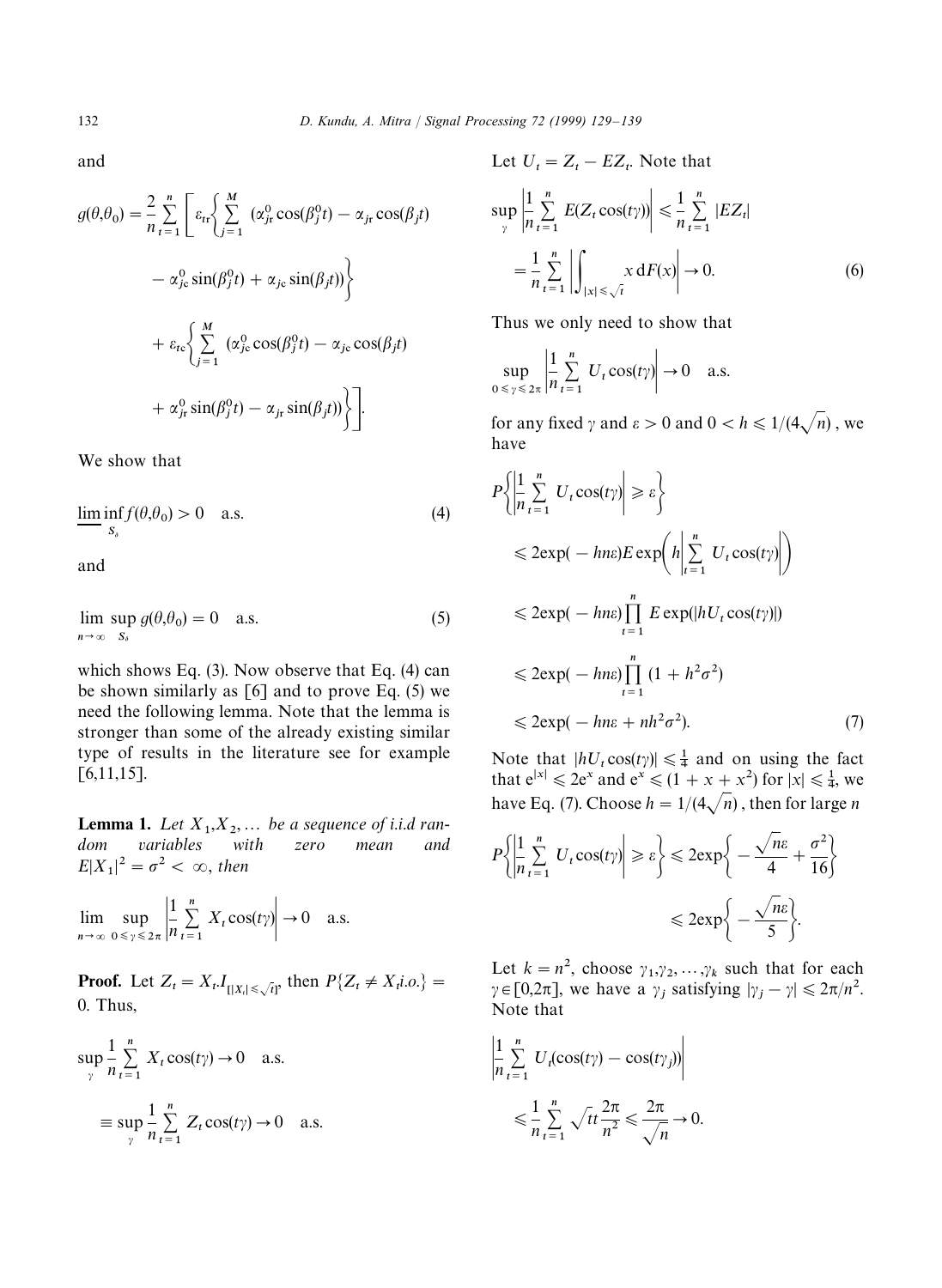Therefore for large *n*, we have

$$
P\left\{\sup_{\gamma}\left|\frac{1}{n}\sum_{t=1}^{n}U_{t}\cos(t\gamma)\right|\geq 2\varepsilon\right\}
$$
  

$$
\leq P\left\{\max_{j\leq n^{2}}\left|\frac{1}{n}\sum_{t=1}^{n}U_{t}\cos(t\gamma_{j})\right|\geq \varepsilon\right\}
$$
  

$$
\leq 2n^{2}\exp\left\{-\frac{\sqrt{n}\varepsilon}{5}\right\}.
$$

Since

$$
\sum_{n=1}^{\infty} n^2 \exp\left\{-\frac{\varepsilon}{5}\right\} < \infty
$$
  
\n
$$
\sup_{\gamma} \left| \frac{1}{n} \sum_{t=1}^{n} U_t \cos(t\gamma) \right| \to 0 \quad \text{a.s.}
$$

Similarly it can be shown that

$$
\sup_{\gamma} \left| \frac{1}{n} \sum_{t=1}^{n} U_t \sin(t\gamma) \right| \to 0 \quad \text{a.s.}
$$

Thus we have Lemma 1.

Lemma 1 immediately implies Eq. (5). Therefore we have the following result.

**Theorem 1.** If  $\{\varepsilon_{tr}\}$  and  $\{\varepsilon_{tc}\}$  are independent se*quences of random variables with mean zero and finite variance and*  $\hat{\theta}$  *is the least squares estimator of*  $\hat{\theta}^0$  of the model (1) then  $\hat{\theta}$  converges to  $\theta^0$  almost *surely*.

Note that Theorem 1 is a very strong result, it means as the sample size increases the LSEs will be closer and closer to the true parameter value. Therefore the biases and the mean squared errors tend to zero as sample size increases. Rao and Zhao [11] proved this result but they proved this result under the assumptions that the error random variables are complex Gaussian, but here we have shown that the same result is true for a much larger class of error distributions. It may be mentioned at this point that although for the undamped model we get the consistency result for the LSEs but the same result is not true from the damped exponential model.

# *2.2. Asymptotic normality of the LSEs*

Although Theorem 1 says about the consistency of the LSEs but it does not say anything about the rate of convergence. Without the rate of convergence we do not have the idea how the estimators are converging to the true unknown parameters. In this subsection we address that problem. We prove that after proper normalization the distribution of the LSEs converges to a Gaussian random variables. It also helps us to form the asymptotic confidence band, without which the estimators may not make much sense. Consider the following notations:

$$
Q'(\theta) = (Q'_1(\theta), \ldots, Q'_M(\theta)),
$$

where

$$
Q'_{j}(\theta) = \left(\frac{\partial Q(\theta)}{\partial \alpha_{j r}}, \frac{\partial Q(\theta)}{\partial \alpha_{j c}}, \frac{\partial Q(\theta)}{\partial \beta_{j}}\right)
$$

for  $j = 1, \ldots, M$ , similarly let  $Q''(\theta)$  be a  $3M \times 3M$ matrix given by

$$
Q''(\theta) = \frac{\partial^2 Q(\theta)}{\partial \theta \partial \theta^{\mathrm{T}}}.
$$

Now expanding  $Q''(\theta)$  around  $\theta^0$  by multivariate Taylor series, we have

$$
Q'(\hat{\theta}) - Q'(\theta^0) = (\hat{\theta} - \theta^0)Q''(\bar{\theta}),
$$
\n(8)

where  $\bar{\theta}$  is a point between  $\hat{\theta}$  and  $\theta^0$ . Since  $Q'(\theta) = 0$ , Eq. (8) implies

$$
(\hat{\theta} - \theta^0) = -Q'(\theta^0)[Q''(\bar{\theta})]^{-1}.
$$
\n(9)

The main idea to prove that  $(\hat{\theta} - \theta^0)$  converges to a normal distribution is as follows: consider the following  $3M \times 3M$  diagonal matrix **D**:

$$
D = \begin{bmatrix} D_I & 0 & 0 & 0 \\ 0 & D_2 & 0 & 0 \\ \vdots & \vdots & \ddots & \vdots \\ 0 & 0 & 0 & D_M \end{bmatrix},
$$
(10)

where each of the  $D_j$  is a  $3 \times 3$  diagonal matrix and  $D_j = \text{diag}\lbrace n^{-1/2}, n^{-1/2}, n^{-3/2}\rbrace$ , for  $j = 1, ..., n$ . Now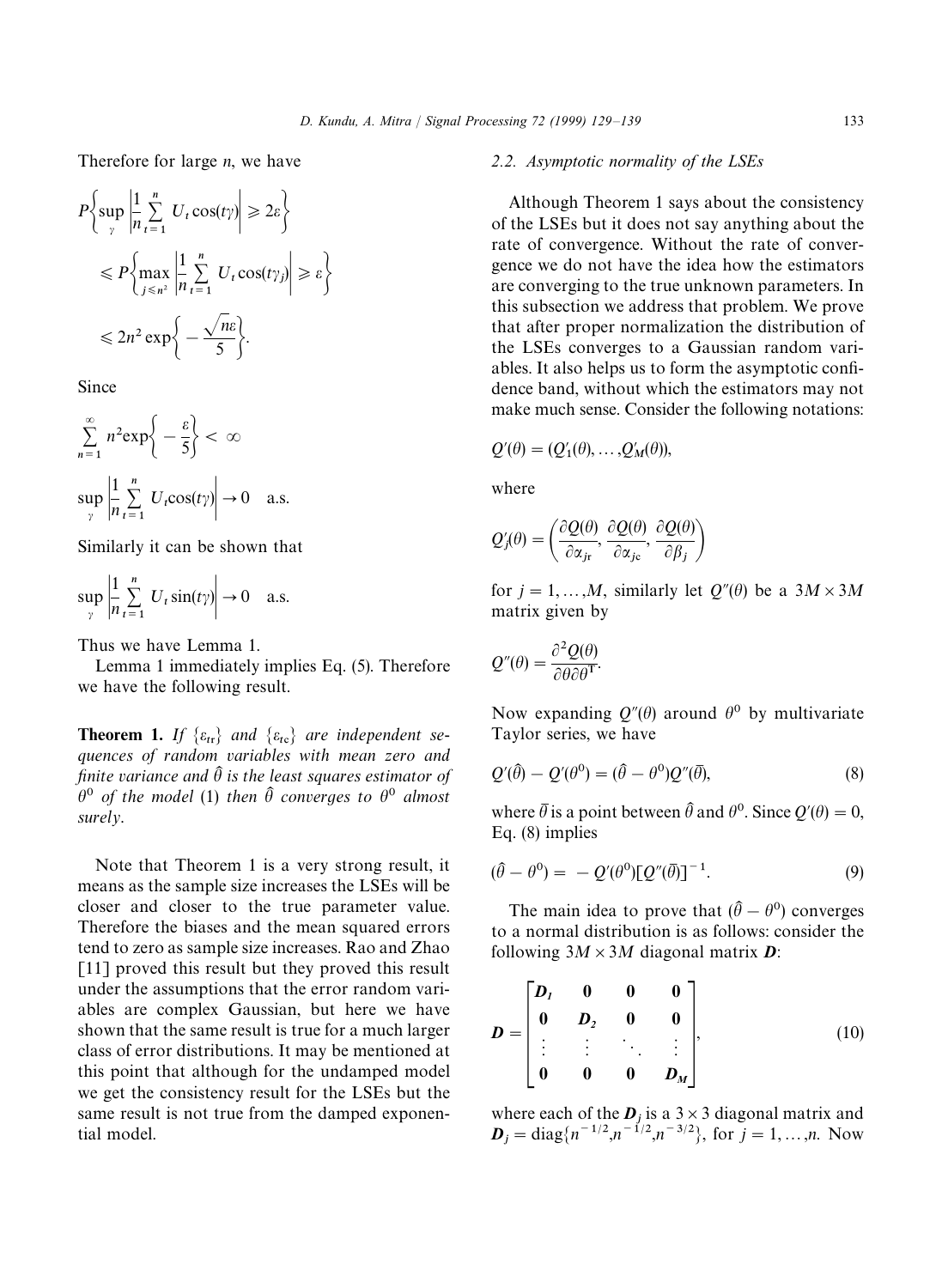consider

$$
(\hat{\theta} - \theta_0)\boldsymbol{D}^{-1} = -Q'(\theta^0)\boldsymbol{D}[\boldsymbol{D}Q''(\overline{\theta})\boldsymbol{D}]^{-1}.
$$
 (11)

First we will show that  $\left[Q'(\theta^0)\mathbf{D}\right]$  converges in distribution to a multivariate normal distribution and then we will show that  $[DQ''(\overline{\theta})D]$  converges to a positive definite matrix almost surely and that will ensure the asymptotic normality of  $(\widehat{\theta} - \theta_0)\boldsymbol{D}^{-1}$  [9].

 $(v_0)\boldsymbol{D}$  [>].<br>Now the elements of  $Q'_{j}(\theta^0)$  are as follows:

$$
\frac{\partial Q(\theta^0)}{\partial \alpha_{jr}} = -2 \sum_{t=1}^n \varepsilon_{tr} \cos(\beta_j^0 t) - 2 \sum_{t=1}^n \varepsilon_{tc} \sin(\beta_j^0 t) \tag{12}
$$

for  $j = 1, ..., M$ .

$$
\frac{\partial Q(\theta^0)}{\partial \alpha_{jc}} = 2 \sum_{t=1}^n \varepsilon_{tr} \sin(\beta_j^0 t) - 2 \sum_{t=1}^n \varepsilon_{tc} \cos(\beta_j^0 t) \tag{13}
$$

for  $j = 1, \ldots, M$  and

$$
\frac{\partial Q(\theta^0)}{\partial \beta_j} = 2 \sum_{t=1}^n t \varepsilon_{tt} (\alpha_{jr}^0 \sin(\beta_j^0 t) + \alpha_{jc}^0 \cos(\beta_j^0 t))
$$

$$
+ 2 \sum_{t=1}^n t \varepsilon_{tc} (\alpha_{jc}^0) (\sin(\beta_j^0 t) - \alpha_{jr}^0 \cos(\beta_j^0 t))
$$
(14)

for  $j = 1, ..., M$ .

It can be easily seen that each element of  $Q'_{j}(\theta^0)$  satisfies the Lindeberg Feller conditions. This along with the fact that  $\{\varepsilon_{tr}\}\$  and  $\{\varepsilon_{tc}\}\$  are independent sequences of random variables implies that

$$
Q_j'(\theta^0)\mathbf{D}_j \stackrel{\mathscr{L}}{\rightarrow} N_3(0,\sigma^2\Sigma_j). \tag{15}
$$

for  $j = 1, ..., M$ , here ' $\stackrel{\mathscr{L}}{\rightarrow}$  ' means converges in distribution and  $N_3(0, \sigma^2 \Sigma_j)$  denotes the 3-variate nor mal distribution with mean vector zero and dispersion matrix  $\sigma^2 \Sigma_j$ . Here  $\Sigma_j$  is

$$
\Sigma_{j} = \begin{bmatrix} 2 & 0 & -\alpha_{jc}^{0} \\ 0 & 2 & \alpha_{jr}^{0} \\ -\alpha_{jc}^{0} & \alpha_{jr}^{0} & \frac{2}{3}|\alpha_{j}^{0}|^{2} \end{bmatrix}
$$
(16)

for  $j = 1, ..., M$ . Note that  $\sigma^2 \Sigma_j$  is the limiting covariance matrix of  $[Q'_{j}(\theta_{0})D_{j}]$ . Also

$$
Q'(\theta^0)\mathbf{D} \stackrel{\mathcal{L}}{\rightarrow} N_{3M}(0,\sigma^2\Sigma),\tag{17}
$$

where  $\Sigma$  is a  $3M \times 3M$  matrix as given below:

$$
\Sigma = \begin{bmatrix} \Sigma_1 & 0 & \dots & 0 \\ 0 & \Sigma_2 & 0 & 0 \\ \vdots & \vdots & \ddots & \vdots \\ 0 & 0 & 0 & \Sigma_M \end{bmatrix} .
$$
 (18)

Observe that Eqs. (15) and (17) mainly follow from the facts:

$$
\lim_{n \to \infty} \frac{1}{n} \sum_{n=1}^{\infty} \cos^2(\omega t) = \lim_{n \to \infty} \frac{1}{n} \sum_{n=1}^{\infty} \sin^2(\omega t) = \frac{1}{2}, (19a)
$$
  

$$
\lim_{n \to \infty} \frac{1}{n} \sum_{n=1}^{\infty} \sin(\omega t) \cos(\omega t) = 0,
$$
 (19b)

$$
\lim_{n \to \infty} \frac{1}{n^2} \sum_{n=1}^{\infty} t \cos^2(\omega t) = \lim_{n \to \infty} \frac{1}{n^2} \sum_{n=1}^{\infty} t \sin^2(\omega t) = \frac{1}{4},\tag{19c}
$$

$$
\lim_{n \to \infty} \frac{1}{n^3} \sum_{n=1}^{\infty} t^2 \cos^2(\omega t) = \lim_{n \to \infty} \frac{1}{n^3} \sum_{n=1}^{\infty} t^2 \sin^2(\omega t) = \frac{1}{6}.
$$
\n(19d)

Now using Eqs. (19a) and (19d) and the fact that  $\overline{\theta}$  converges to  $\theta^0$  almost surely, it can be shown that

$$
\lim_{n \to \infty} DQ''(\overline{\theta})D = \lim_{n \to \infty} DQ''(\theta^0)D = \Sigma.
$$
 (20)

Therefore combining Eqs.  $(11)$  and  $(17)$  and  $(20)$ , we have

$$
(\hat{\theta} - \theta^0)\mathbf{D}^{-1} \stackrel{\mathscr{L}}{\rightarrow} N_{3M}(0, \sigma^2 \Sigma^{-1}), \tag{21}
$$

where

$$
\Sigma^{-1} = \begin{bmatrix} \Sigma_1^{-1} & 0 & \cdots & 0 \\ 0 & \Sigma_2^{-1} & \cdots & 0 \\ \vdots & \vdots & \ddots & 0 \\ 0 & 0 & 0 & \Sigma_M^{-1} \end{bmatrix},
$$
(22)

$$
\Sigma_j^{-1}
$$
 is the inverse matrix of  $\Sigma_j$  and

$$
\Sigma_j^{-1} = \begin{bmatrix} \frac{1}{2} + \frac{3 \alpha_{\nu}^2}{2 |\alpha_{\nu}^0|^2} & -\frac{3 \alpha_{\nu}^2 \alpha_{\nu}^0}{2 |\alpha_{\nu}^0|^2} & 3 \frac{\alpha_{\nu}^0}{|\alpha_{\nu}^0|^2} \\ -\frac{3 \alpha_{\nu}^0 \alpha_{\nu}^0}{2 |\alpha_{\nu}^0|^2} & \frac{1}{2} + \frac{3 \alpha_{\nu}^0}{2 |\alpha_{\nu}^0|^2} & -3 \frac{\alpha_{\nu}^0}{|\alpha_{\nu}^0|^2} \\ 3 \frac{\alpha_{\nu}^0}{|\alpha_{\nu}^0|^2} & -3 \frac{\alpha_{\nu}^0}{|\alpha_{\nu}^0|^2} & \frac{6}{|\alpha_{\nu}^0|^2} \end{bmatrix}
$$
(23)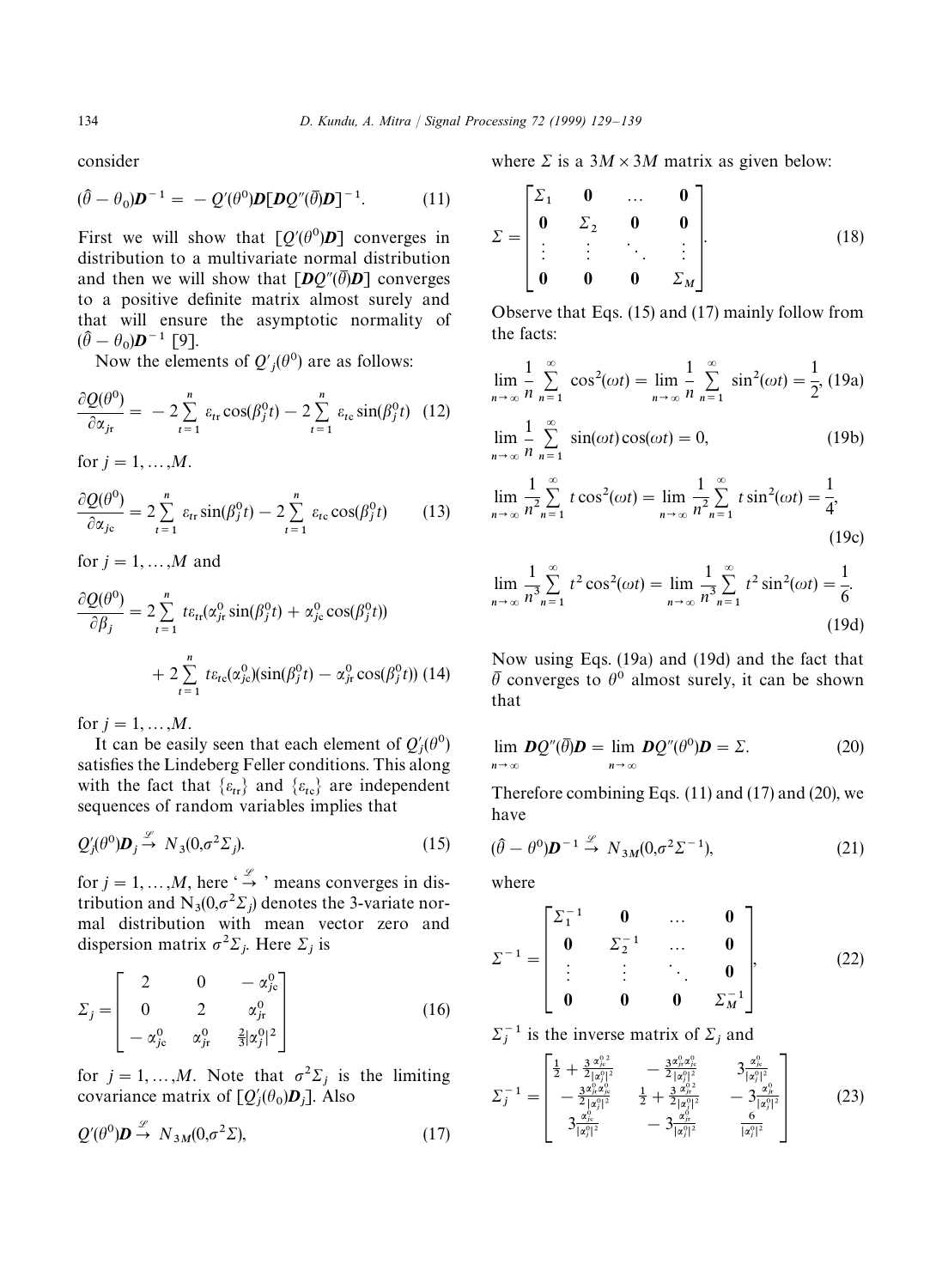for  $j = 1, \ldots, M$ . Therefore we have the following theorem.

**Theorem 2.** Under the assumptions of Theorem 1,  $(\hat{\theta} - \theta^0)\mathbf{D}^{-1}$  *converges in distribution to a 3M-variate normal distribution*, *with mean vector zero and the covariance matrix*  $\sigma^2 \Sigma^{-1}$ , *where D* and  $\Sigma^{-1}$  are *as given above*.

Note that Theorem 2 gives us the idea of the rate of convergence of the LSEs. For example the LSEs of the amplitudes converge to the true value at the rate of  $1/\sqrt{n}$ , on the other hand the LSEs of the frequencies converge at the rate of  $1/n^{3/2}$ . Therefore the variance of the amplitude goes to zero much slower than that of the frequency. From the expression of  $\Sigma^{-1}$  it is immediate that if the two frequencies are distinct then the corresponding LSEs will be asymptotically uncorrelated and the LSEs of the corresponding amplitudes will be also asymptotically uncorrelated. It was not that immediate from the expression of [11]. It is interesting to observe that  $\Sigma^{-1}$  does not depend on the frequencies, it only depends on the amplitudes. Also the asymptotic variance of the LSEs of the frequencies are inversely proportional to the square of the corresponding amplitudes.

# 3. Consistency and asymptotic normality of  $\hat{\sigma}^2$

In this section first we prove the consistency of  $\hat{\sigma}^2$  as an estimator of  $\sigma^2$ , which is given by  $\hat{\sigma}^2 = (1/n)Q(\hat{\theta})$ . To prove this we need the following lemmas.

**Lemma 2.** Let  $X_1, X_2, \ldots$  be a sequence of i.i.d. *random variables with zero mean and*  $E|X_i|^2 =$  $\sigma^2$  <  $\infty$  for *i* = 1,2, ..., *then* 

lim  $n \rightarrow \infty$  $\sup_{0 \leq \gamma \leq 2\pi} \frac{1}{n^2}$ *n*2  $\sum_{n=1}^{n}$  $t=1$  $tX_t \cos(t\gamma) \rightarrow 0$  a.s.

Proof. The proof follows similarly as the proof of Lemma 1 and hence it is omitted.  $\Box$ 

**Lemma 3.** *If*  $\hat{\beta}$  *is the LSE of*  $\beta^0$  *for the model* (1), *then as n*  $\rightarrow \infty$  $n(\hat{B} - B^0) \rightarrow 0$  a.s.

**Proof.** Expanding  $Q'(\hat{\theta})$  around  $\theta^0$  by multivariate Taylor series and using Theorems 1 and 2 and Lemma 2, the result can be established.

Note that

$$
\hat{\sigma}^2 = \frac{1}{n} Q_n(\hat{\theta}) = T_1 + T_2 + T_3,
$$

where

$$
T_1 = \frac{1}{n} \sum_{t=1}^n (\varepsilon_{tr}^2 + \varepsilon_{tc}^2) = \frac{1}{n} \sum_{t=1}^n |\varepsilon_t|^2,
$$
  
\n
$$
T_2 = \frac{1}{n} \sum_{t=1}^n \left[ \sum_{j=1}^M (\alpha_{pr}^0 \cos(\beta_p^0 t) - \hat{\alpha}_{pr} \cos(\hat{\beta}_p t) - \alpha_{pc}^0 \sin(\beta_p^0 t)) \right]^2
$$
  
\n
$$
+ \left\{ \sum_{j=1}^M (\alpha_{pc}^0 \cos(\beta_p^0 t) - \hat{\alpha}_{pc} \cos(\hat{\beta}_p t) - \alpha_{pc}^0 \cos(\hat{\beta}_p t) - \alpha_{pc}^0 \sin(\hat{\beta}_p^0 t) \right\}^2 \right]
$$
  
\n
$$
+ \alpha_{pr}^0 \sin(\beta_p^0 t) - \hat{\alpha}_{pr} \sin(\hat{\beta}_p t) \left\}^2
$$
  
\n
$$
T_3 = \frac{2}{n} \sum_{t=1}^n \left[ \varepsilon_{tr} \left\{ \sum_{j=1}^M (\alpha_{pr}^0 \cos(\beta_p^0 t) - \hat{\alpha}_{pr} \cos(\hat{\beta}_p t) - \alpha_{pc}^0 \sin(\beta_p^0 t) + \hat{\alpha}_{pc} \sin(\hat{\beta}_p t) \right\} \right]
$$

+ 
$$
\varepsilon_{tc} \Biggl\{ \sum_{j=1}^{M} (\alpha_{pc}^{0} \cos(\beta_{p}^{0} t) - \hat{\alpha}_{pc} \cos(\hat{\beta}_{p} t)
$$
  
+  $\alpha_{pr}^{0} \sin(\beta_{p}^{0} t) - \hat{\alpha}_{pr} \sin(\hat{\beta}_{p} t) \Biggr\} \Biggr].$  (24)

Observe that  $T_1$  converges to  $\sigma^2$  a.s because of strong law of large numbers,  $T_3$  converges to zero almost surely by Lemma 1. With the help of Theorem 1 and Lemma 3 it can be shown that  $T_2$  also converges to zero almost surely. So in Eq. (24) we have  $T_1 \rightarrow \sigma^2$  a.s.,  $T_2$  and  $T_3 \rightarrow 0$  a.s. which shows that  $\hat{\sigma}^2 = (1/n)Q(\hat{\theta}) \rightarrow \sigma^2$  a.s. We state the result in the following theorem.

**Theorem 3.** *If*  $\hat{\theta}$  *is the LSE of*  $\theta^0$  *for the model* (1) and  $\{\varepsilon_{tr}\}$  and  $\{\varepsilon_{tc}\}$  satisfy the same conditions of *Theorem* 1, *then*  $\hat{\sigma}^2 = (1/n)Q(\hat{\theta})$  *is a strongly consistent estimator of*  $\sigma^2$ .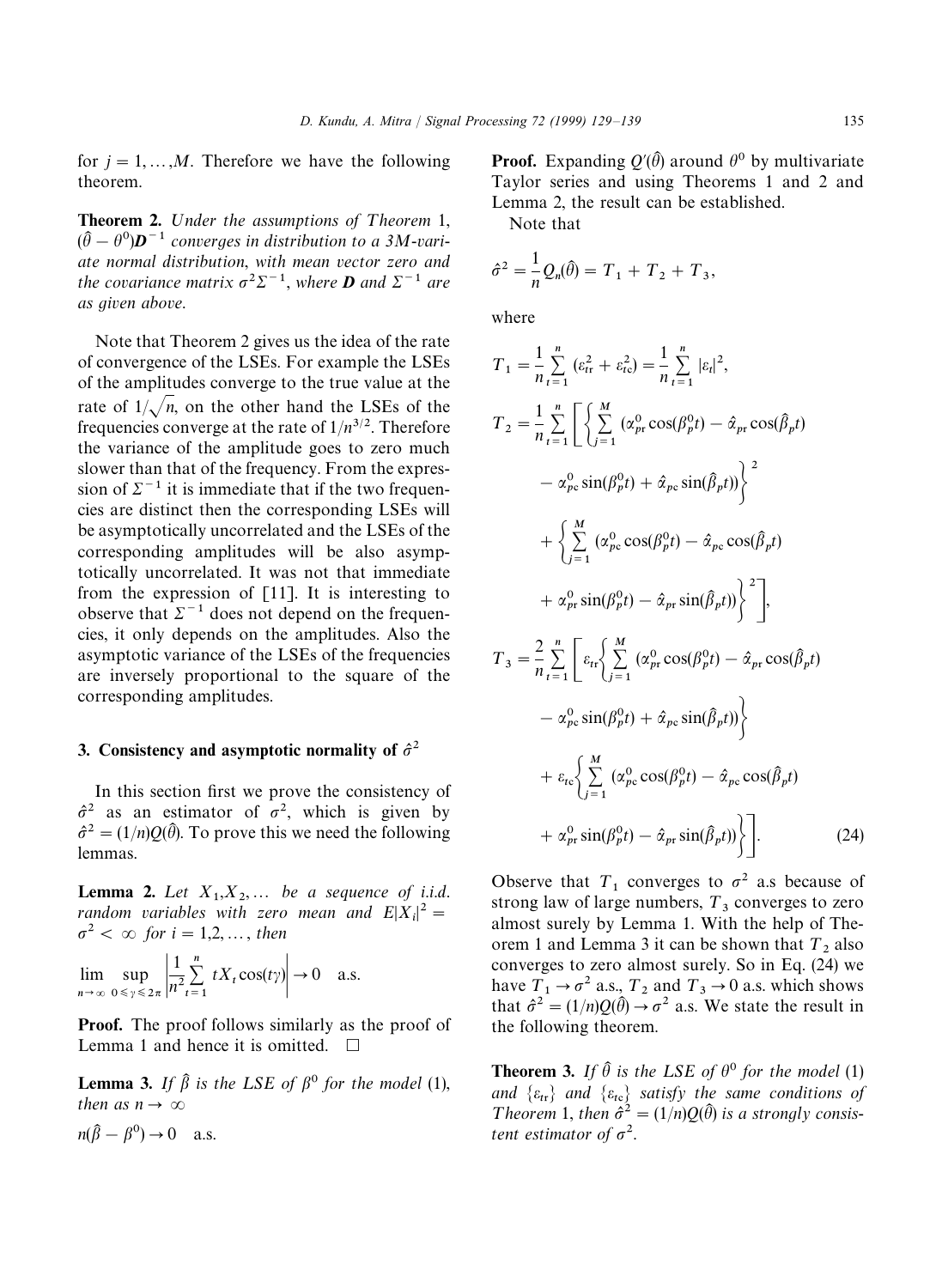Theorem 3 implies, under the same assumptions of Theorem 1, it is not only the amplitudes or the frequencies, it is also possible to estimate the error variance quite accurately if the sample size is large. Again it does not say anything about the rate of convergence, which will be answered in the following subsection under somewhat stronger assumptions.

# *3.1. Asymptotic normality of*  $\hat{\sigma}^2$

In this subsection we obtain the asymptotic distribution of  $\hat{\sigma}^2$ . To obtain the asymptotic distribution of  $\hat{\sigma}^2$ , first we prove that

$$
\left\{\sqrt{n}\hat{\sigma}^2 - \frac{1}{\sqrt{n}}\sum_{t=1}^n |\varepsilon_t|^2\right\} \xrightarrow{\mathscr{L}} 0. \tag{25}
$$

Note that  $\left\{ \frac{1}{\sqrt{n}} \sum_{i=1}^{n} |\varepsilon_i|^2 \right\}$  with the proper moment assumptions (namely  $E|\varepsilon_{tr}|^4 < \infty$  and  $E|\varepsilon_{\text{tc}}|^4 < \infty$ ) converges to normal distribution because of central limit theorem (see [9]). Therefore Eq. (25) will ensure the asymptotic normality of  $\sqrt{n}\hat{\sigma}^2$ . Now  $\sqrt{n}\hat{\sigma}^2$  can be written as

$$
\sqrt{n}\hat{\sigma}^2 = G_1 + G_2 + G_3,\tag{26}
$$

where

$$
G_1 = \frac{1}{\sqrt{n}} Q_n(\hat{\theta}) = \frac{1}{\sqrt{n}} \sum_{t=1}^n (\varepsilon_{tr}^2 + \varepsilon_{tc}^2) = \frac{1}{\sqrt{n}} \sum_{t=1}^n |\varepsilon_t|^2,
$$
  
\n
$$
G_2 = \frac{1}{\sqrt{n}} \sum_{t=1}^n \left[ \left( \sum_{j=1}^M (\alpha_{jr}^0 \cos(\beta_j^0 t) - \hat{\alpha}_{jr} \cos(\hat{\beta}_j t) - \alpha_{jc}^0 \sin(\beta_j t)) \right)^2 + \left( \sum_{j=1}^M \alpha_{jc}^0 \cos(\beta_j^0 t) - \hat{\alpha}_{jc} \cos(\hat{\beta}_j t) + \alpha_{jc}^0 \cos(\beta_j^0 t) - \hat{\alpha}_{jc} \cos(\hat{\beta}_j t) \right)^2 + \alpha_{jr}^0 \sin(\beta_j^0 t) - \hat{\alpha}_{jr} \sin(\hat{\beta}_j t) \right)^2,
$$

$$
G_3 = \frac{2}{\sqrt{n}} \sum_{t=1}^n \left[ \varepsilon_{tr} \left( \sum_{j=1}^M (\alpha_{jr}^0 \cos(\beta_j^0 t) - \hat{\alpha}_{jr} \cos(\hat{\beta}_j t) - \alpha_{jc}^0 \sin(\beta_j^0 t) + \hat{\alpha}_{jc} \sin(\hat{\beta}_j t) \right) \right]
$$

$$
+ \varepsilon_{tc} \left( \sum_{j=1}^M (\alpha_{jc}^0 \cos(\beta_j^0 t) - \hat{\alpha}_{jc} \cos(\hat{\beta}_j t) + \alpha_{jr}^0 \sin(\beta_j^0 t) - \hat{\alpha}_{jr} \sin(\hat{\beta}_j t) \right) \right].
$$
(27)

After some calculations it can be shown that  $G_2$  and  $G_3$  both converge to zero in distribution, which implies Eq. (25). Therefore we have the result.

**Theorem 4.** If  $\hat{\theta}_n$  is the LSE of  $\theta^0$  for the model (1) and  $\{\varepsilon_{tr}\}$  and  $\{\varepsilon_{tc}\}$  are independent sequence of ran*dom variables with mean zero and finite fourth order moments and*  $\sigma^* = E(\varepsilon_{tr}^4) + E(\varepsilon_{tc}^4) - \sigma^4/2$ , *then* 

$$
\sqrt{n}(\hat{\sigma}^2 - \sigma^2) \stackrel{\mathscr{L}}{\rightarrow} N(0, \sigma^*).
$$

Now if we assume that  $\{\varepsilon_{tr}\}$  and  $\{\varepsilon_{tc}\}$  are independent sequence of random variables each following  $N(0,\sigma^2/2)$  then from Theorem 4, it follows that

$$
\sqrt{n}(\hat{\sigma}^2 - \sigma^2) \stackrel{\mathcal{L}}{\rightarrow} N(0, \sigma^4). \tag{28}
$$

Note that the above asymptotic distribution of  $(\hat{\sigma}^2 - \sigma^2)$  is the same as that obtained in [11].

Similarly as Theorem 2, Theorem 4 tells us that the rate of convergence of  $\hat{\sigma}^2$  is also  $1/\sqrt{n}$ . Therefore, if the sample size is large the asymptotic variance of  $\hat{\sigma}^2$  will be proportional to  $1/n$ . Moreover the distribution will help us to obtain the confidence bound of the unknown variance for the general case.

## 4. Numerical experiments

In this section we perform some numerical experiments. We consider the following model:

$$
Y_{t} = 2.0 \exp(1.0it) + 3.0 \exp(2.0it) + \varepsilon_{t},
$$
  

$$
t = 1, ..., n.
$$
 (29)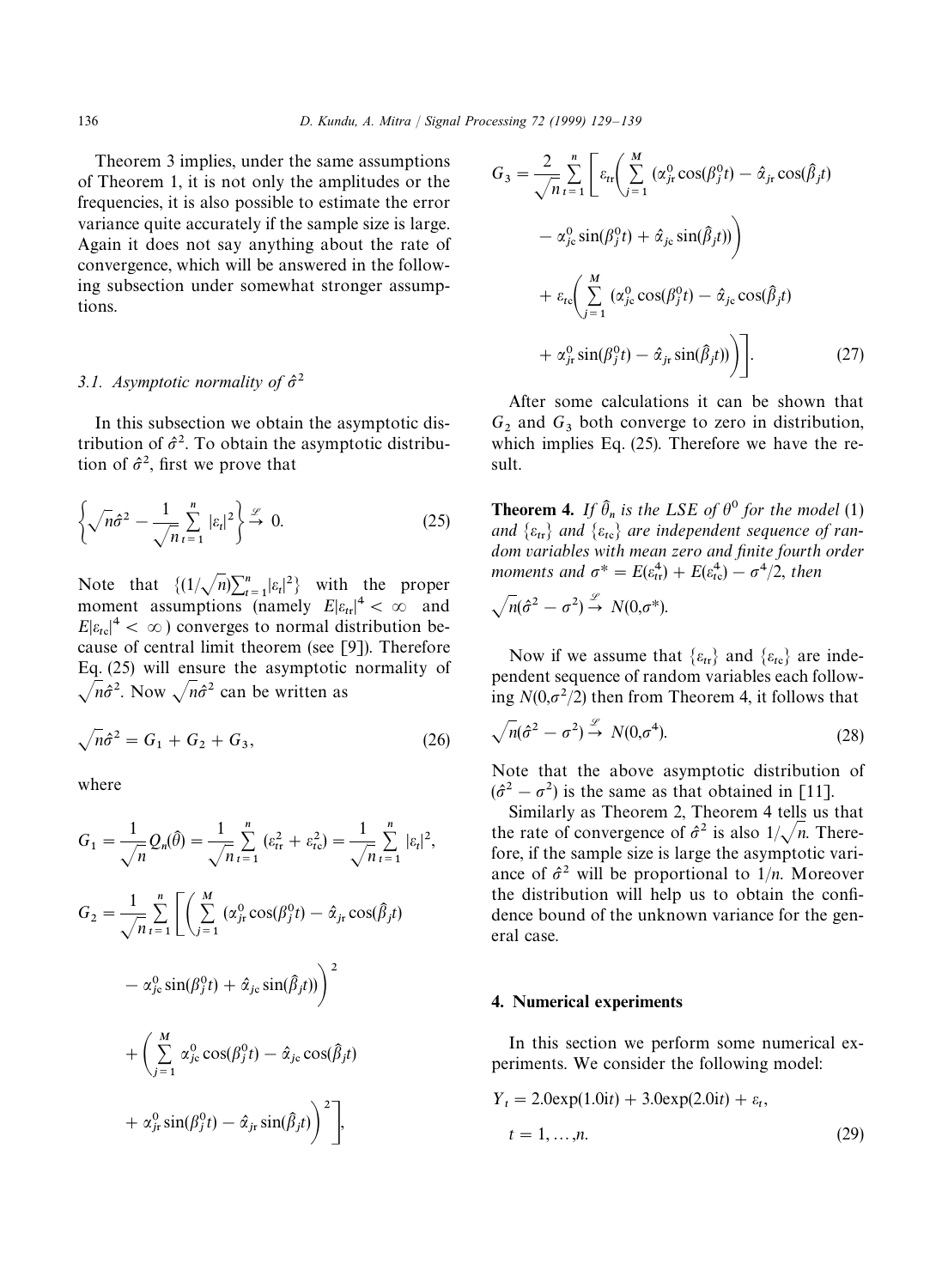here  $\varepsilon_t$ s are i.i.d. complex valued random variables with mean zero and variance 1/2 for both the real and the imaginary parts. The real and imaginary parts are independently and identically distributed. We consider the following four error distributions: (1) Gaussian, (2) uniform, (3) double exponential and (4) truncated Cauchy and four different sample sizes namely 25, 50, 75 and 100. For each data set we obtain the LSEs of  $\alpha^0 = (2.0,3.0), \beta^0 = (1.0,2.0)$ and  $\sigma^2 = 1.0$  and also obtain the approximate 90%

Table 1 Gaussian error

confidence limits for all the parameters (see for example Rao [9, p. 470], on how to compute the confidence interval if the distribution is known). The average LSEs (Estimates), the average mean squared errors (MSEs), the average length of the confidence intervals (Length) and the coverage probabilities (Coverage) are obtained over five hundred replications. It is observed that the mean of the LSEs is very close to the true parameter value in all the cases considered, therefore the MSEs and

| Sample size   | 25           | 50           | 75           | 100          |
|---------------|--------------|--------------|--------------|--------------|
| Parameter     | 1.00         | 1.00         | 1.00         | 1.00         |
| Estimates     | 0.99980      | 0.99994      | 1.00001      | 1.00000      |
| <b>ASVA</b>   | $9.6E - 4$   | $1.2E - 4$   | $3.6E - 6$   | $1.5E - 6$   |
| <b>MSE</b>    | $1.375E - 3$ | $1.986E - 4$ | $3.998E - 6$ | $1.675E - 6$ |
| Length        | 0.0433       | 0.0157       | 0.0079       | 0.0056       |
| Coverage      | 0.885        | 0.887        | 0.911        | 0.911        |
| Sample size   | 25           | 50           | 75           | 100          |
| Parameter     | 2.00         | 2.00         | 2.00         | 2.00         |
| Estimates     | 1.99994      | 2.00009      | 1.99999      | 2.00000      |
| <b>ASVA</b>   | $4.27E - 5$  | $5.3E - 6$   | $1.6E - 6$   | $7.0E - 7$   |
| <b>MSE</b>    | $6.231E - 5$ | $6.783E - 6$ | $2.107E - 6$ | $8.962E - 7$ |
| Length        | 0.0371       | 0.0098       | 0.0055       | 0.0029       |
| Coverage      | 0.918        | 0.894        | 0.914        | 0.907        |
| Table 2       |              |              |              |              |
| Uniform error |              |              |              |              |
| Sample size   | 25           | 50           | 75           | 100          |
| Parameter     | 1.00         | 1.00         | 1.00         | 1.00         |
| Estimates     | 0.99989      | 0.99997      | 1.00002      | 1.00001      |
| <b>ASVA</b>   | $9.6E - 4$   | $1.2E - 4$   | $3.6E - 6$   | $1.5E - 6$   |
| <b>MSE</b>    | $1.401E - 3$ | $1.977E - 4$ | $4.001E - 6$ | $1.669E - 6$ |
| Length        | 0.0441       | 0.0169       | 0.0077       | 0.0049       |
| Coverage      | 0.911        | 0.907        | 0.894        | 0.898        |
| Sample size   | 25           | 50           | 75           | 100          |
| Parameter     | 2.00         | 2.00         | 2.00         | 2.00         |
| Estimates     | 2.00004      | 2.00011      | 1.99994      | 2.00002      |
| <b>ASVA</b>   | $4.27E - 5$  | $5.3E - 6$   | $1.6E - 6$   | $7.0E - 7$   |
| <b>MSE</b>    | $6.339E - 5$ | $6.890E - 6$ | $2.009E - 6$ | $8.999E - 7$ |
| Length        | 0.0389       | 0.0107       | 0.0050       | 0.0033       |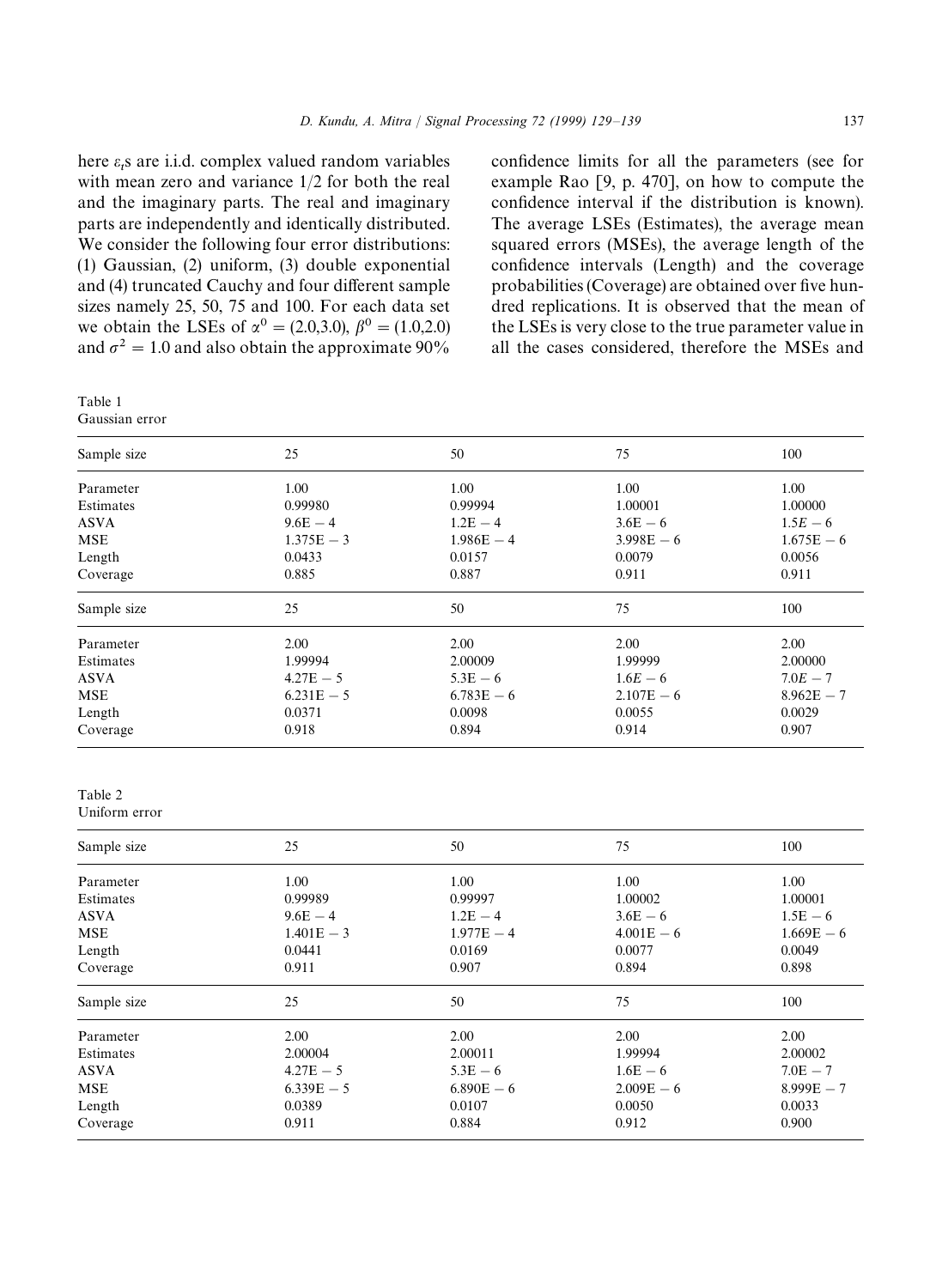the variances of the LSEs are almost equal. We also obtain the asymptotic variances (ASVA) of the LSEs for comparison. The results of the frequencies are reported for all the error distributions and for different sample sizes along with their asymptotic variances in Tables 1–4. Since the results are similar in nature for the amplitudes as well as for  $\sigma^2$ , they are not reported here.

Some of the points are very clear from the numerical experiments, from the experiments it is immediate that the MSEs gradually decrease and approach the asymptotic variance, for all the error distributions as the sample size increases. It verifies the consistency of the LSEs and it also shows the validity of the asymptotic results even for moderate sample sizes. It is also clear that the average length

Table 3 Double exponential error

| Sample size | 25           | 50           | 75           | 100          |
|-------------|--------------|--------------|--------------|--------------|
| Parameter   | 1.00         | 1.00         | 1.00         | 1.00         |
| Estimates   | 0.99955      | 1.00001      | 1.00000      | 0.99998      |
| ASVA        | $9.6E - 4$   | $1.2E - 4$   | $3.6E - 6$   | $1.5E - 6$   |
| MSE         | $1.290E - 3$ | $1.878E - 4$ | $4.011E - 6$ | $1.601E - 6$ |
| Length      | 0.0410       | 0.0161       | 0.0076       | 0.0049       |
| Coverage    | 0.901        | 0.913        | 0.899        | 0.900        |
| Sample size | 25           | 50           | 75           | 100          |
| Parameter   | 2.00         | 2.00         | 2.00         | 2.00         |
| Estimates   | 1.99986      | 2.00008      | 1.99999      | 1.99999      |
| ASVA        | $4.27E - 5$  | $5.3E - 6$   | $1.6E - 6$   | $7.0E - 7$   |
| <b>MSE</b>  | $5.139E - 5$ | $6.197E - 6$ | $2.207E - 6$ | $8.212E - 7$ |
| Length      | 0.0301       | 0.0082       | 0.0058       | 0.0033       |
| Coverage    | 0.888        | 0.890        | 0.890        | 0.909        |
|             |              |              |              |              |

#### Table 4

Truncated cauchy error

| Sample size | 25           | 50           | 75           | 100          |
|-------------|--------------|--------------|--------------|--------------|
| Parameter   | 1.00         | 1.00         | 1.00         | 1.00         |
| Estimates   | 0.99801      | 1.00154      | 1.00029      | 1.00009      |
| <b>ASVA</b> | $9.6E - 4$   | $1.2E - 4$   | $3.6E - 6$   | $1.5E - 6$   |
| <b>MSE</b>  | $1.883E - 3$ | $2.011E - 4$ | $4.997E - 6$ | $2.001E - 6$ |
| Length      | 0.0498       | 0.0179       | 0.0098       | 0.0068       |
| Coverage    | 0.912        | 0.889        | 0.911        | 0.909        |
| Sample size | 25           | 50           | 75           | 100          |
| Parameter   | 2.00         | 2.00         | 2.00         | 2.00         |
| Estimates   | 2.00011      | 1.99971      | 2.00091      | 2.00018      |
| <b>ASVA</b> | $4.27E - 5$  | $5.3E - 6$   | $1.6E - 6$   | $7.0E - 7$   |
| <b>MSE</b>  | $6.498E - 5$ | $7.009E - 6$ | $2.998E - 6$ | $9.178E - 7$ |
| Length      | 0.0401       | 0.0187       | 0.0059       | 0.0041       |
| Coverage    | 0.910        | 0.910        | 0.896        | 0.905        |